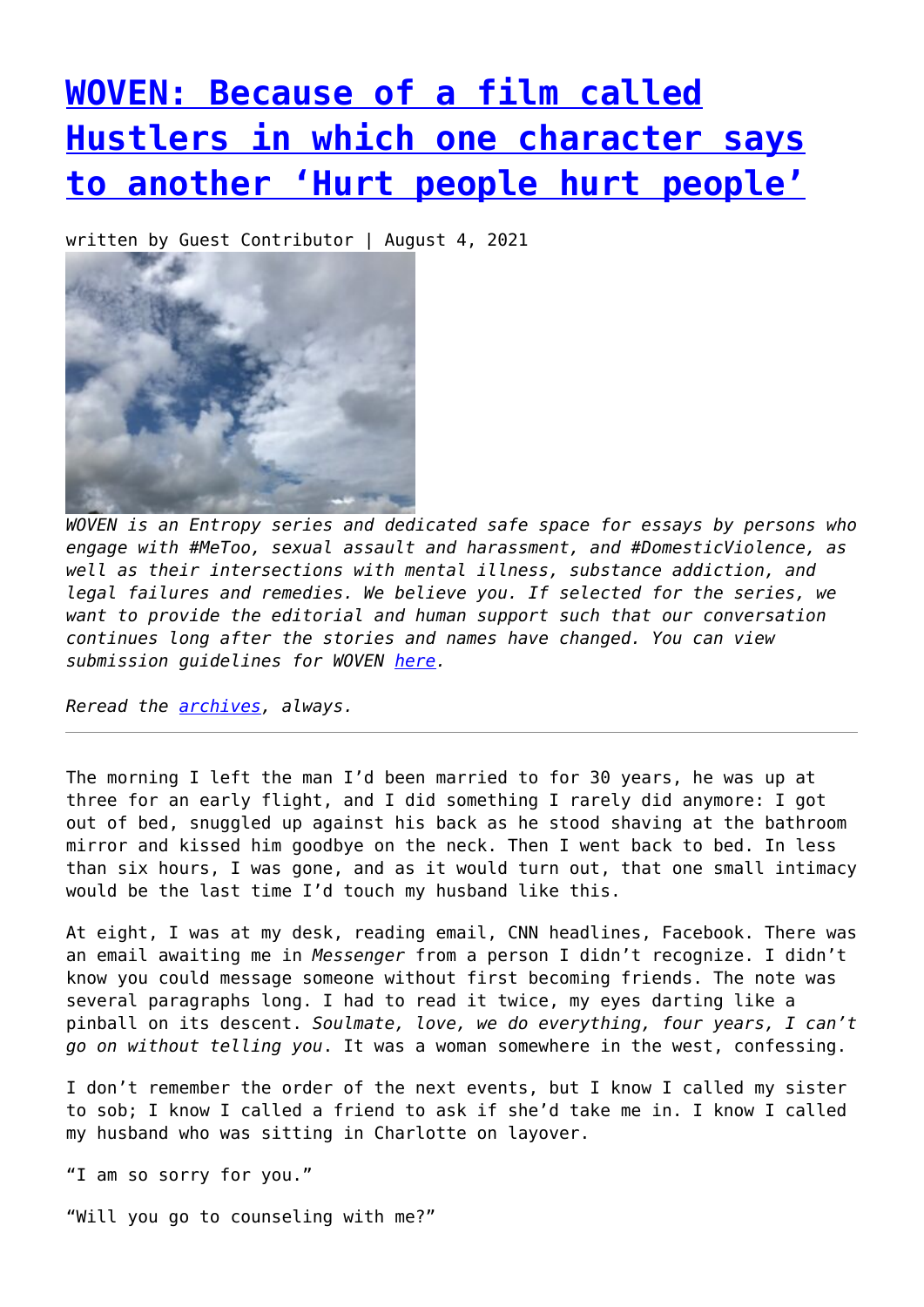$''$ No."

I know I hung up.

I walked out the back door, sat on the porch steps, looked up at the impossibly blue sky and said aloud, "OK, OK." Then I went inside to pack.

I discovered his iPad on our bed and read a long thread of messages between them, right there, open on the screen as soon as I unlocked it. It sounded like they were married. It sounded like a lover's quarrel. At some point—the next day, the next week—I remembered the time fifteen years before this when I'd found an itinerary for a work trip, tickets for both him and his coworker, the woman with whom he'd had a year-long affair. Two seats side-byside, even though he hadn't left me for her, even though we were trying to work it out, even though he told me it was over.

"A philanderer wants to be found out," my mom said that October morning when I called her. "He wants you to catch him."

And now, I'd caught him again. For the fourth time by my account. Whatever this was. I think I'll never really know. I packed clothes, books, my laptop, printer and all my journals. Research for a current project. I loaded it all into the back of our old silver Passat wagon, strapped my Felt bike on top, grabbed a credit card with just enough left on it for gas. I dropped the dogs at our kennel and drove north out of my marriage. I never looked back.

But looking back is all I do now.

\*

My friend Susan tells me about *pono*, a Hawaiian word meaning *righteousness*. She explains to me how she understands the word to mean *gut wisdom*. What we know in our gut to be true and right. Hawaiians think of pono as a "state of harmony or balance." There was nothing pono about my fleeing; balance would come later, but to listen, even when there were no words, was the beginning of my finding a state of harmony.

I don't know which knew first—my mind, heart, or body—but all at once, I made the decision to leave, and it was like a death. I wonder when a decision is a decision. To leave. To stop loving. Is it at the moment of acting or speaking? Or is it the quiet and slow march toward that utterance? Had I begun leaving nearly two decades before this moment when I'd delivered our son and soon felt a visceral clawing at my gut, knowing that something had changed between my husband and me now that we were a threesome and no longer just us? Had I fallen away from loving my husband when I'd discovered his first affair? Or was I gone years before all this when I'd followed him from New England to the Southwest? Distraught and adrift one night, I pummeled his naked chest, screaming my regret at having moved. Or maybe it had happened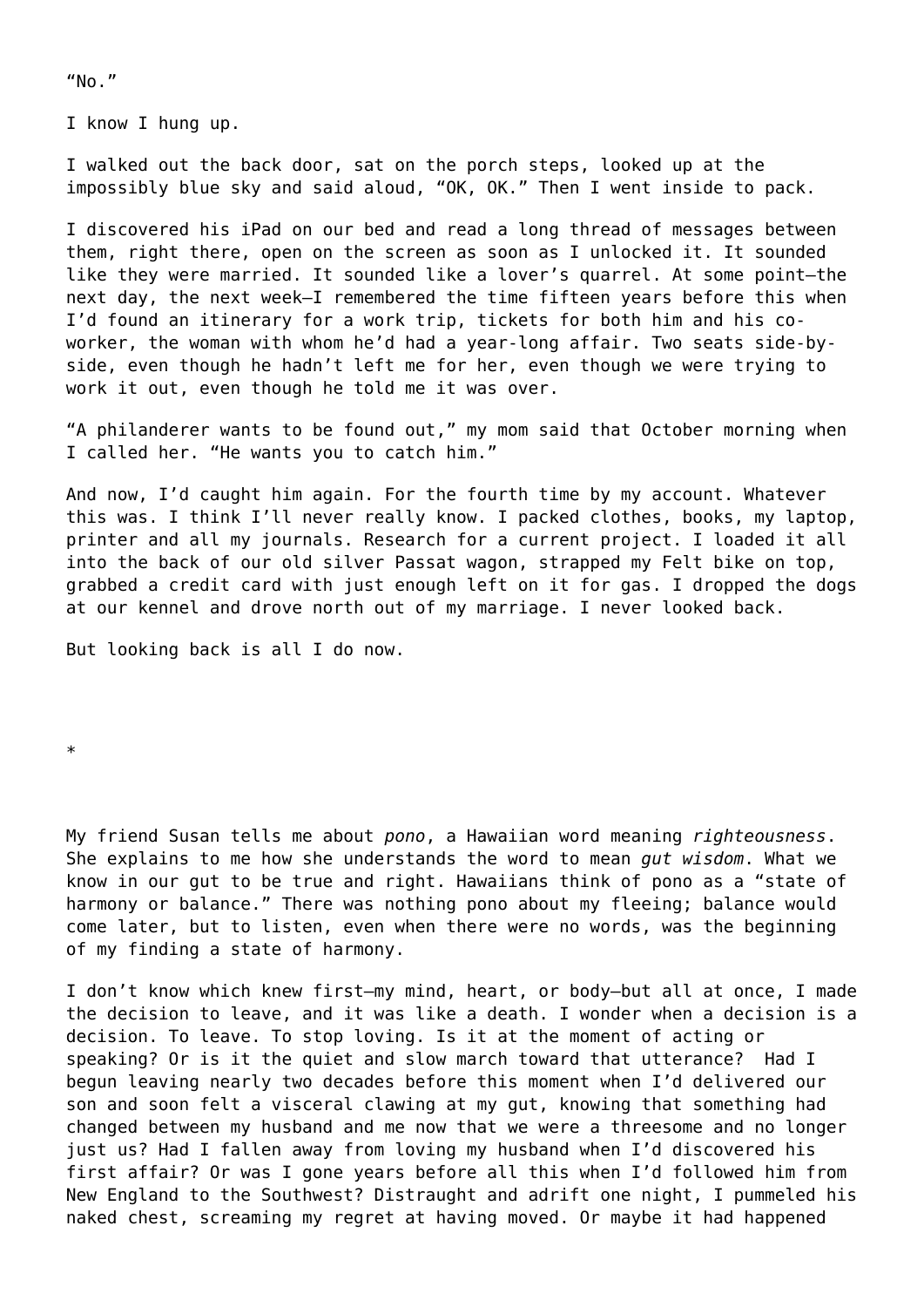much earlier at the beginning of us when he was still a submariner and out to sea for weeks and months at a time and I had to learn to live a solo existence—still moored by him but relying more and more on myself. Growing into myself. Discovering myself.

\*

After I left my husband of 30 years, I lived alone for six months in the home we'd restored in New Hampshire and where we'd raised our son. Then I spent a month at an artist's retreat, and then, I got in my car and kept driving. I knew none of my friends or family would leave me standing out on the street, cold and homeless. I didn't take a new job. I didn't buy a new house. I couldn't have known as I trekked from New England to New Orleans and back again that the real grieving would not begin until after I was settled a year and a half later in Mississippi's hill country, in this old blue house on a hill 15 miles from my dad.

Out of sight is not out of mind, and Grief continues to work on me down to the bone.

In the beginning, there were days I would get out of bed or be walking across one of the spacious rooms of this turn-of-the-century farmhouse and suddenly buckle to the floor, weeping open-mouthed. I would let this physical form of pain move through me until it was gone, and then I'd get up and keep walking, understanding that the work was not to survive these momentary spasms but to accept there would be more. I was learning not to judge myself or fight against the pain, not to evaluate and label these organic and stormy moments, but to welcome the surge and be with it until all subsided.

I can close my eyes and be on another old hardwood floor, this one in the ranch we'd rented four blocks from campus in Tucson. We were students at the University of Arizona; our baby boy was barely a year old. We'd been married ten. As Sammy splashed in the tub, squealing, I sat on the floor next to him, one arm crooked on the toilet seat, my forehead in my palm, replaying the scene in the kitchen that had erupted minutes before. I don't remember what triggered it, but we'd argued. I was always so angry. So fast to attack. I was walking toward the Crate and Barrel table with two plates of dinner, and in my sudden hot fury, dropped them. My husband sat stunned, Sammy wailed, and I just stood there feeling food drip between my toes. I retreated to the bathroom, and sitting on the floor, stared at the wall over the toilet as these words came fully formed: *First you know it's over and then you wait for it to end*.

Time stopped. I knew it was a good line. I knew it was a true line. I didn't want it to be true for me. I filed it away, knowing someday I'd write it into something. I filed it away, wanting to weaken its power. What had I seen in those seconds I hung there, not breathing, my boy splashing and rolling his little body against the porcelain tub in inches of water? Years would pass—a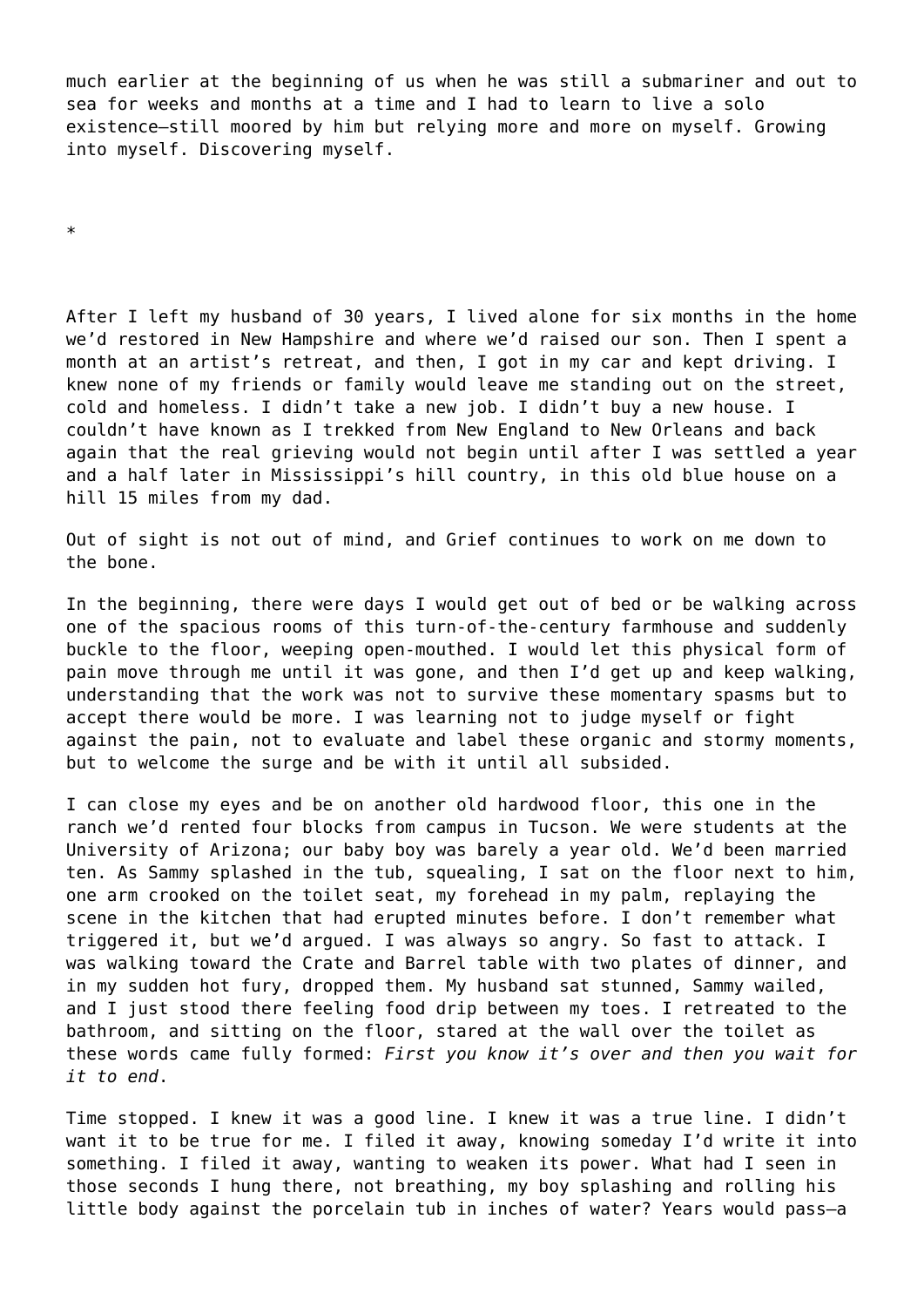boy's childhood—of going on and on and knowing all the while the marriage was in trouble. We had lost each other, lost the thread, but we were not ready or able to let go. I knew it was a good line, but I turned from it, deciding to believe that, yes, it was bad what was happening between us, but we would recover. We always had. We would again. Two decades later, after I left, I would learn my husband had started talking to women online sometime during that year I was pregnant.

\*

It would be easy, rational, and warranted to blame my ex for the ruin of our marriage. I can line up the concrete and intangible offenses and deliver them to you spitfire until your own head swivels uncontrollably. That's what happened when I finally laid it all out for my new therapist here in Mississippi, a man whose eyes grew bigger as I went down the list. I have talked with enough people, those dear and near to me as well as veritable strangers, to know that my story *is* almost unbelievable. But it happened. All of it. And while you could blame my ex as many have, exclaiming, *I'd have kicked his ass out!* and *He doesn't deserve you!* and *How can you forgive him? —*you could also wonder and in silence, as many have, why did I stay? Because that might be a little unbelievable, too.

I stayed because of a fat round orange moon rising over an East Coast inlet where we sat side-by-side at a picnic bench and kissed for the first time. I stayed because of electricity and promise and for that day he'd said, "moonstruck" after Cher's movie came out. I stayed because I liked who I was with him, because it's hard to like yourself when all you do is judge and criticize and loathe yourself and want desperately for people to want and love you. I stayed because it felt for a long time like he loved me.

I stayed because of dreamboat eyes and sweet comedic voices and renditions of Bread's "Aubrey" whispered in my ear when I could not sleep. For hikes and bike rides and travel just to stand at a wild ocean on a cold, bright October day. For saying, "You're right, I don't understand it," when I shouted and threatened to throw my engagement ring over a cliffside. For showing me what looked like self-awareness and self-assuredness that cut through all my worry about what people thought, whether I was doing it right and if I was good enough. For dreams we kept making come true: buying and living out of a used Volkswagen Westphalia camper as we made our way from one coast to the other, finishing college together—his architecture degree, my masters. An old house to renovate and make ours. Raising a wild and rooted son. I stayed for all this.

I also stayed, I know now, because of myth. I let how we looked to the world appease me, bolster me, everyone else's perceptions more significant than mine. People said words like *special* and *neat couple* and asked *Why can't I have that?* My sister said once, "Whatever is broken, you two gotta fix it because you belong together." I perpetuated a myth of us so I could stay. I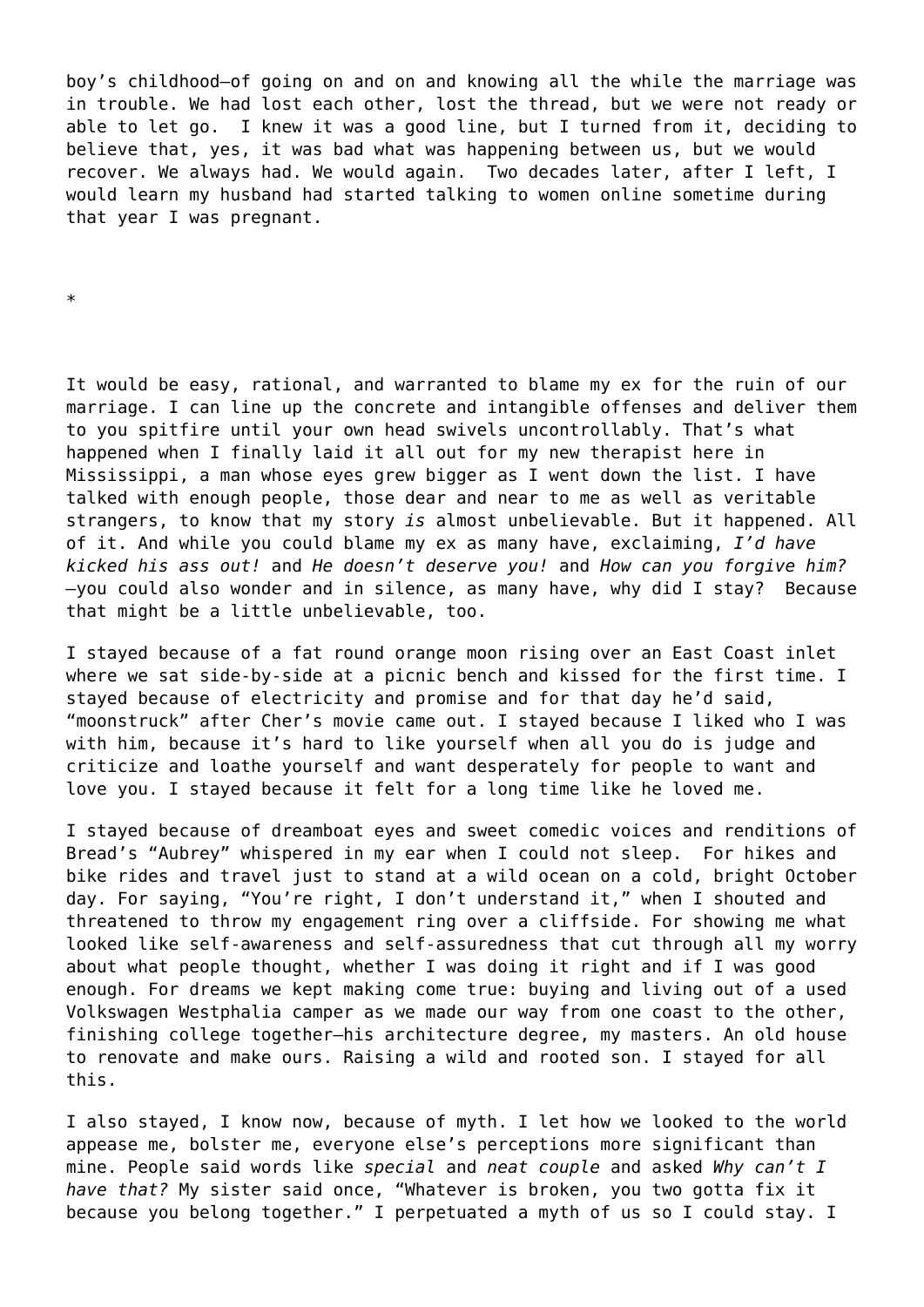held on to the myth more than I held on to the man or myself.

\*

Two years divorced, and I invited my ex to brunch. I thought I was ready to understand some things. I thought if I asked, he'd tell me exactly what I needed to hear. What I needed to hear was a full, rational explanation. My therapist reminded me before heading to the East Coast for vacation that I will never have what I think I need.

"It's an illusion," he said. "You're trying to arrive at a destination that doesn't exist."

I'm still waiting to hear *I'm sorry*. When I read our texts from the days following my flight, I can see in black and white that my ex did apologize. But I can never remember this, or maybe I can't believe it. It's a bottomless pit I'm still falling into. I'm waiting for satisfaction. It will never come. At least not from my ex. I know my need hails from all the crazy and weird and confusing behaviors in my family of origin: I was a little girl always waiting for someone to explain. I'm still that little girl waiting for someone to explain.

Between coffee and eggs and toast, the music blaring, and a bustling wait staff, my ex

looked at me and said, "Let me ask you a question. When I was gone all those years traveling for work, did you miss me?"

I instantly replied, "No."

I didn't think about his question or consider how to answer it. I just started blathering on about love and my belief that I don't know how to love well. I said "no" because of this connection I'd long been working on between my self-perceived love deficit and my behavior toward him. I was trying to make him understand that I understood that my seeming disinterest would have been the result of this deficit; that is, if I can't love well, give, and receive and register it, how could I miss him or anyone else for that matter? But I was backing up too far. Going all the way back to an earlier myth I'd made about myself, because since leaving him, choosing to live solo, finally divorcing him, I've experienced love everywhere. I've been changing this story since the morning I got in the car. I know how to love.

If I could return to this moment right now, I'd say, "I stopped missing you because I stopped loving you and wanting you a long time ago. I just didn't know it."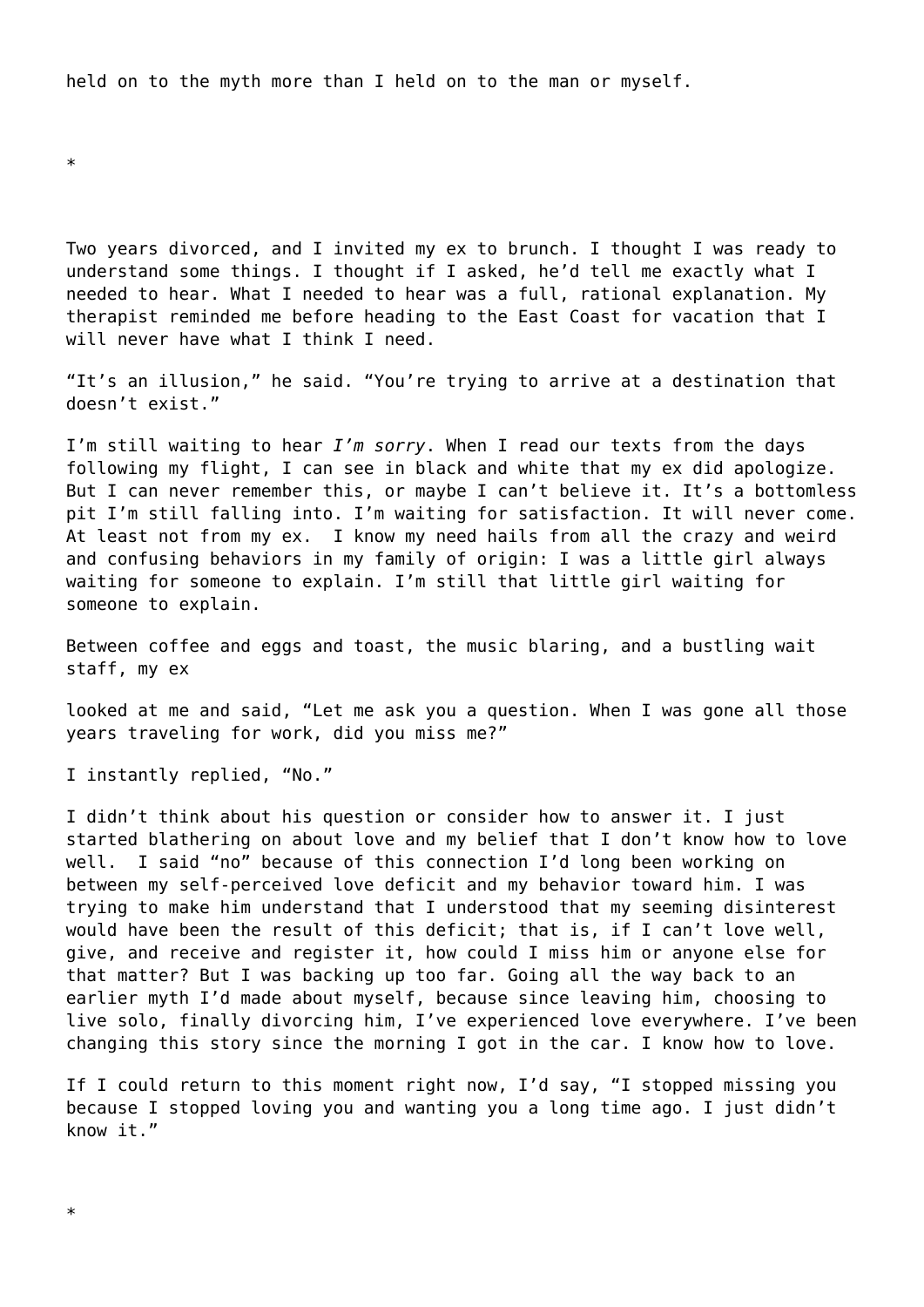When I was married two years, my husband, a submariner, deployed for a fivemonth tour. I traveled to visit my aunt and uncle where my mom was also visiting, and the night I arrived, I was nasty to her, criticizing her openly. I didn't know this then, but I was in the process of leaving my mother, individuating, and late, at the age of 25. Tension had been growing between us for some time. I was acting out my sorrow; I just wanted somebody in the room to give me a little comfort. The next day, Mom and I sat at a patio table in the garage, the automatic door rolled all the way open. Mom was smoking; I was suffering, trying to express my confusion about our relationship, banging my chest for emphasis, saying, "I know I should love you, you're my mother; but I don't *feel* anything!" I know now what I was doing. I was trying to feel something. I was trying to feel I had her and that she was really there loving me. It was awful. I hurt her deeply. We didn't talk for almost a year.

When my mother died many years after this, and before I left my marriage, Dad and I began to talk more and more to each other. I would often listen to him struggle with his grief. During one road trip, Dad told me about his recent check up with his long-time general practitioner, a woman he loved and respected. He'd been depressed and aimless, and she'd asked him, "What do YOU want to do?"

"Well," I asked, "What do you want to do?"

"I have no idea," he immediately said. "I've never been who I am."

"Who's that?"

"I don't know." And then, "Do you notice how everything I say about myself is negative?"

He talked of his childhood, of his older and alcoholic parents who had not planned for him, of growing up as an only child. Of how his father changed after losing everything in the Depression.

"Dad, you never got to believe you were okay. You never got to feel that you were just fine."

I could say these words because I'd long been saying them to myself. I, too, was a child who'd been offered little chance to know I was okay, wanted, welcomed. It wasn't weird to say this to Dad. I used to be angry and quick to blame my ill-equipped, shut down and scared parents, but now I understand they were just people doing the best they could with what they had. I wanted to offer him something that was useful to me.

"I never got to feel anything!" he yelled. "I never *felt*. I just existed."

Suddenly, I understood everything. His not feeling or emoting in my presence most of my life. His not crying or losing it as Mom died. His constant state of being shut down. His seeming disinterest in us, in me, in my life. My disease of always feeling disconnected or like I couldn't feel at all.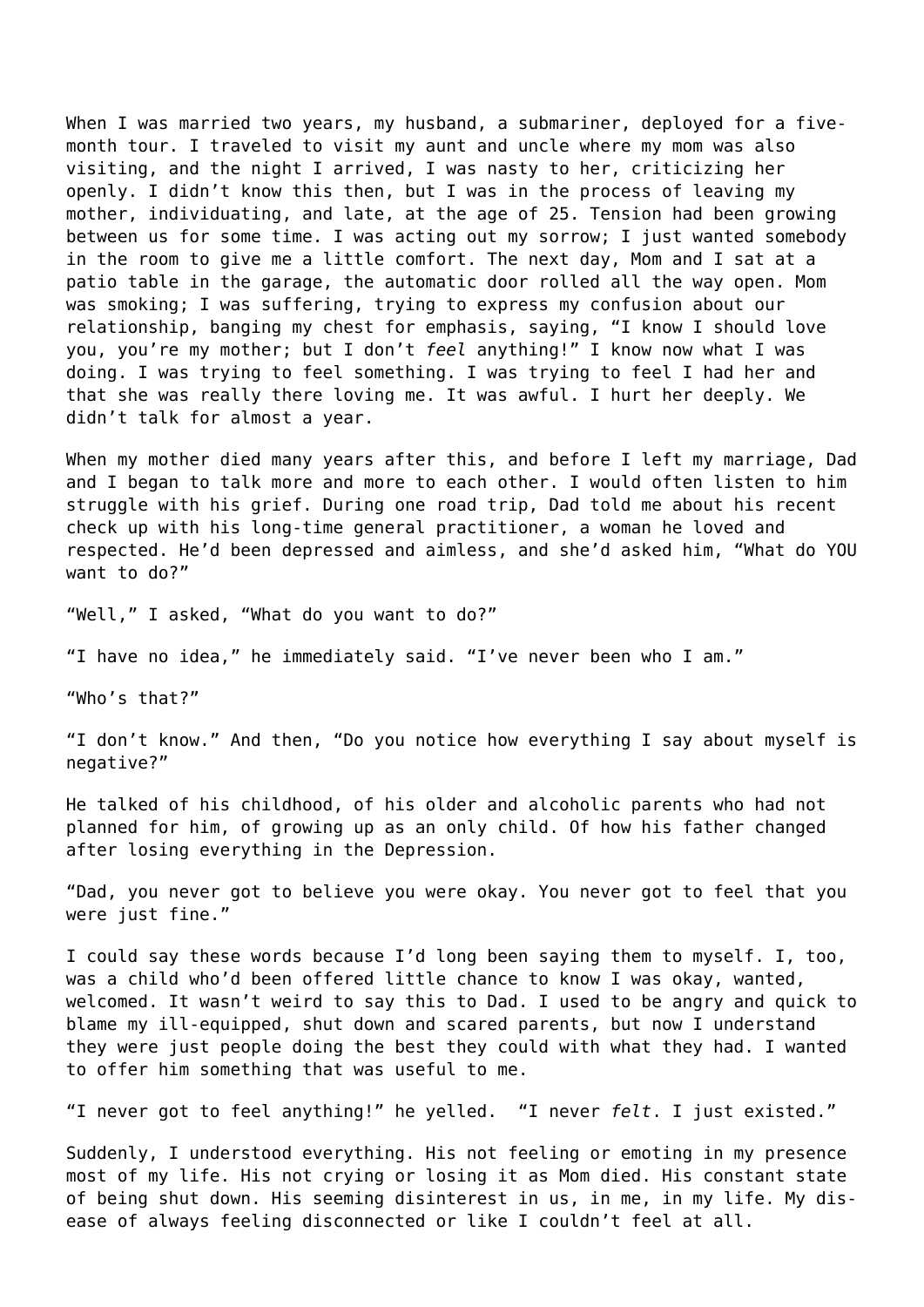"I was loved," Dad continued, "but not nurtured. I was cared for, but not taught. I was never prepared for anything. I did what I had to do to survive. I never stopped to ask myself what I'd like to do."

I have fantasized about what a father is. Someone loving and in charge, calm, protective, in the know, someone who will take care of you. My father needs first to take care of himself. I think his talking to me is one way he's doing that.

"I don't know what love is," he said finally, his voice going high.

And I thought of me and my mother in that garage. How I'd hurt her, how I'd just been trying to feel connected to her, to feel something. But I had been feeling something. I was feeling grief and sorrow and loss and confusion and want and . . . well, all the hard things love makes us feel.

"Wait, Dad," I said finally, "Isn't this love right now between us?"

\*

Alice Miller's book *The Drama of the Gifted Child* gave me to myself for the first time a month after this conversation took place. I was 53 years old.

I am driven to confirm that I belong, that people want and like me. I am haunted by a need to be the best, to always win. Because winning and praise and acknowledgement confirm I am actually here. When I don't win, I suffer. To fall short of the best feels like death. I learned to connect self-worth and identity to success; without it, my existence is threatened. And it's a setup. Because you can never be perfect or be the best or win every single time. Every single time I believed I failed, a thick coat of self-loathing and depression covered me.

Because of that book, I finally understood that depression is not the *absence of feelings*; being shut down is not stasis. Depression is the *repression* of endless and bottomless feelings. We *de-press* to keep going. We de-press not to disappear—which is what depression feels like, ironically, your attempt to dissolve into your couch crevices—but to keep *living.*

If depression is not a lack of feelings, then I was full up with them. I am not broken, devoid of authentic emotions, empathy, sympathy. Nor is my father. We are overflowing with feelings. We are both hurt people. My dad never felt anything, and this is what I've been absorbing my entire life.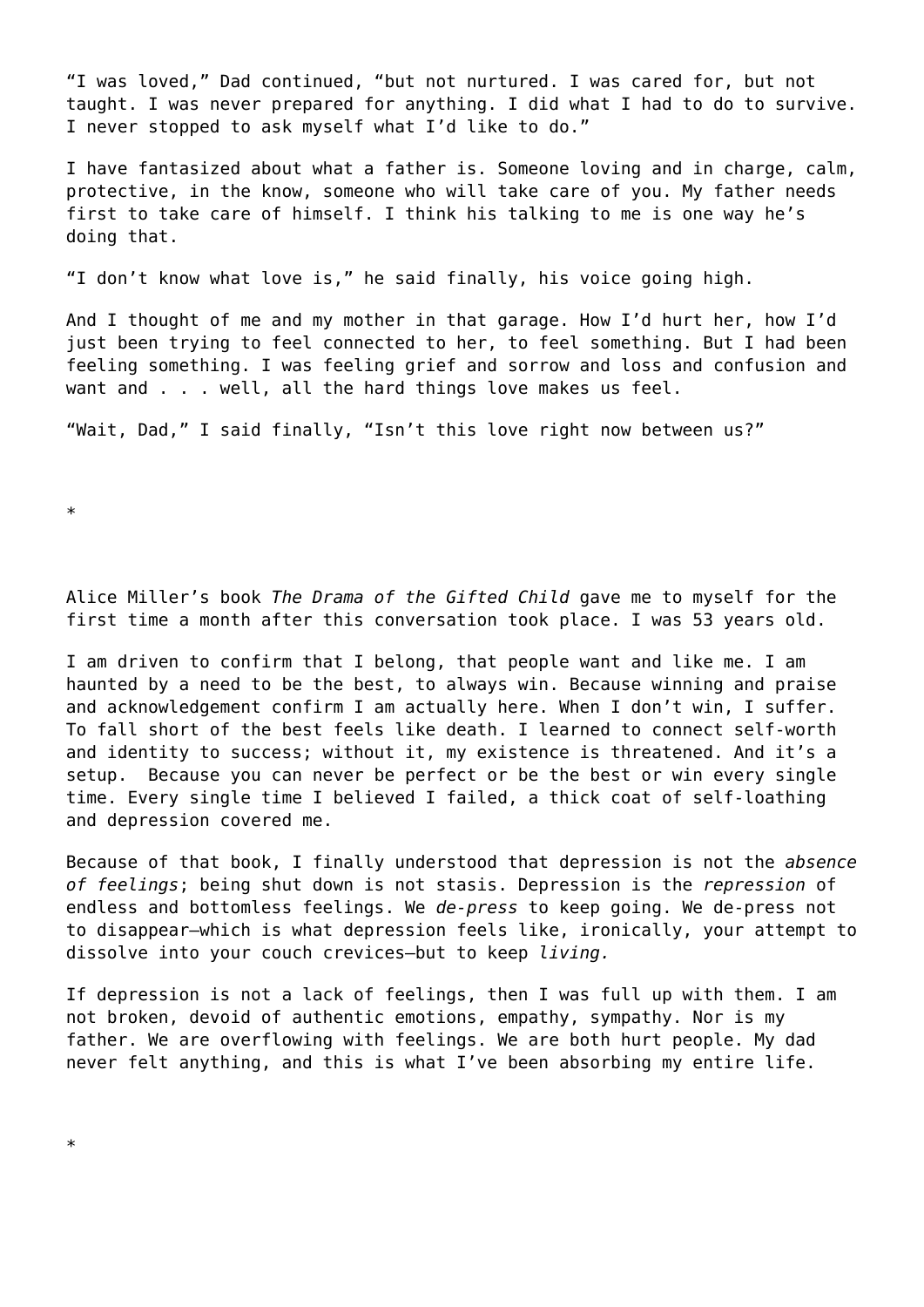After Mom died, Dad slowly and methodically began excavating the lives he and mom lived in that cabin. Eight years later, and he continues to sort and label and rearrange.

One night a year after I moved to Mississippi, we began to sort through boxes stored in the loft space above the room where Mom died. Dad, age 87, carried his 20-foot ladder inside and climbed to the shallow space under the eaves. I told him I'd do it, but he wouldn't hear of it.

I stood on the bottom ladder steps to receive what he handed down to me: boxes of old dishes and cups, jewelry, and photos, bags of linen and clothes, winter coats, folders filled with documents, my mom's writing; I stood there looking up as if this were the most rational thing in the world, my dad on his old knees, bending down toward me, reaching for my stretched open palms. Then he handed me several bundles of old letters tied with brown string.

"You're gonna want to take a look at these," he said.

I carried them to the circular rug in the center of the small main room. Mom had kept all the letters and cards I'd written her from all the way back to when I was in high school.

I took them home that night and began sorting them by date, making piles across my dining room table. And then I started to read them, one after another.

It was dark outside. One lamp glowed from across the room, another, from the long rustic side table behind me my landlord had built. I read. Letter after letter. And suddenly, overcome with feelings, I wept, smiling, understanding instantly that 1. I'd loved my mother; 2. I had not mourned her; and 3. If this were true for her, that I loved and missed her, then it was also true for my ex. I had loved him. In that order, one jab of grief inextricably linked to the next.

I sat there weeping, allowing myself the moment to feel my mom's absence, to feel my remembering her. It was a gift, and because of it, I remembered myself as the girl and then young woman who'd written to her mother, the same young woman who'd loved a young man and then made him her husband. I'd known love.

\*

I think because of the ways we incur and get stuck in damage we forget all the time the things we are, the things we know how to do, such as care for others, care for ourselves, such as knowing the difference between right and wrong, useful and hurtful, going and staying.

I stayed in my broken marriage because of history and myth and because of my desire to be seen as good and special and worthy. As successful, including in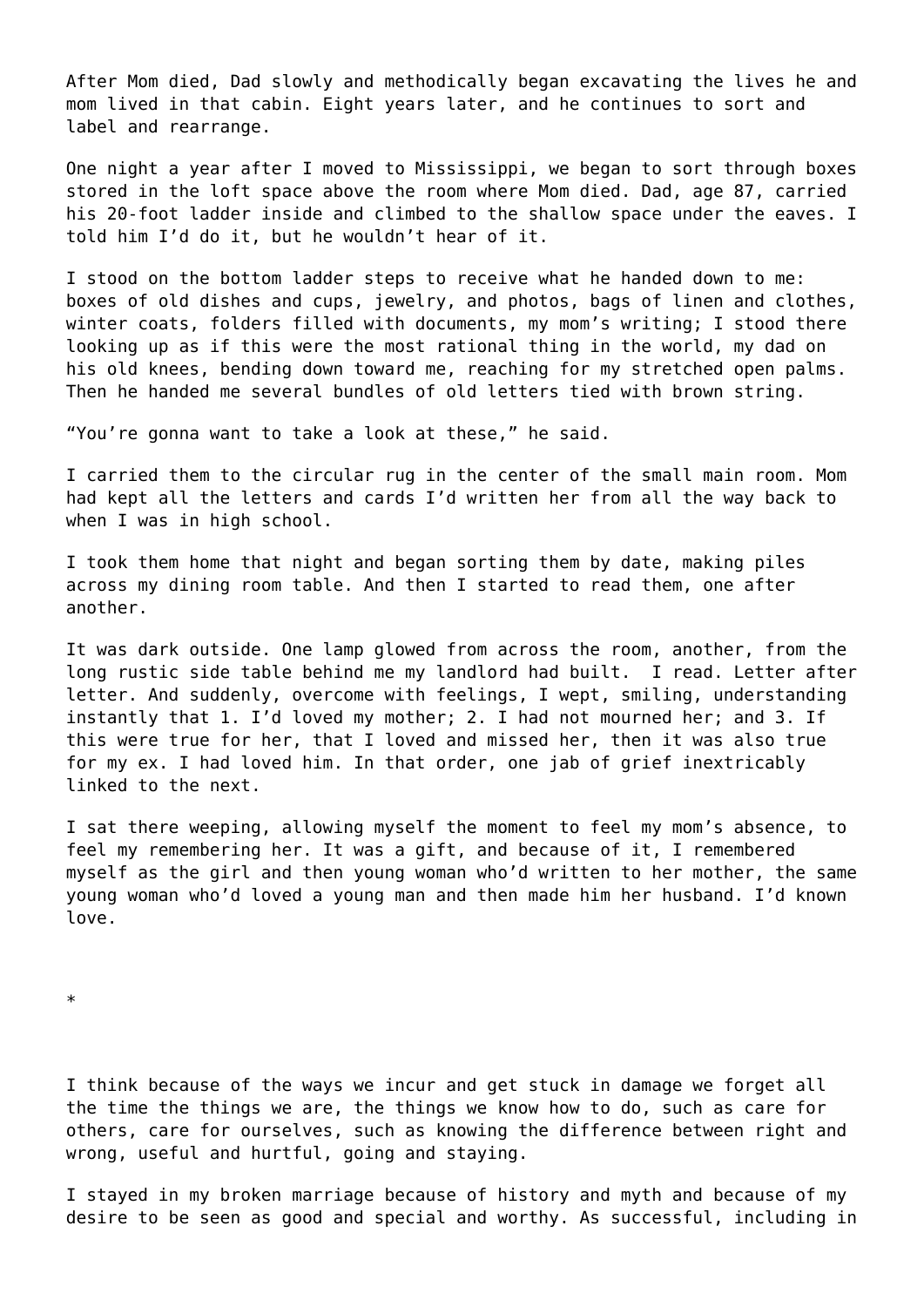marriage. I was determined to our detriment not to give up on us. The myth of us, then, became salve and hope to my trampled, fragile self-esteem. The thing that kept me in my marriage was the same thing that got me out: history of damage. Mine. His. The kind of history that makes you forget. I stayed too long. I didn't know how to say, *no more. Not to me. Not again*. Until I did. Until *pono* or gut-knowing or faith kicked murky indecisiveness and crippling self-doubt in the ass.

\*

Once, and I am sure about this, my husband's love saved me. He once made me feel wanted and loved and like I might one day be able to love myself. He grew up in a violent and abusive home. He said to me after I left him, "I got split apart and never put back together again. There was just too much abuse." For most of our long marriage, I was not fully equipped to take care of myself. I think we grew each other up, becoming a parent to each other, the parent each of us needed.

\*

Two months after I read my letters to my mother, I read all the letters my ex had written me from 1986 on. I sat at my dining room table and organized stacks by year. It took three weeks to get through them all. It changed my DNA. Because as I read, I remembered and let myself feel everything. I remembered love.

I finished the last stack one afternoon a week before Christmas. I dropped the last letter into my lap, saying aloud, *fuck it* and picked up my cell. I called my ex.

"I remember," I sobbed, "I remember everything!"

He cried, too, saying, "I'm glad, because it was all real."

I'm still struggling with what's real. As fashionable as the word *normalize* is now, I was a kid when I started using it to describe what growing up in my family felt like. When you grow up in chaos and trauma and knowing nothing else, that existence becomes normal. This is why I still struggle when my ex reaches out to me unexpectedly and with caring and kindness. I do not, as a rule, interact or communicate with him. The cost is still too great. My brain cannot reconcile caring and kindness with his habitual, compulsive deception, lying and gaslighting. I believe it was love that got him doing and saying the early things I will never forget, the ways he cared for me, listened to me, changed me and my life, and that it was damage that got him to burn it all down.